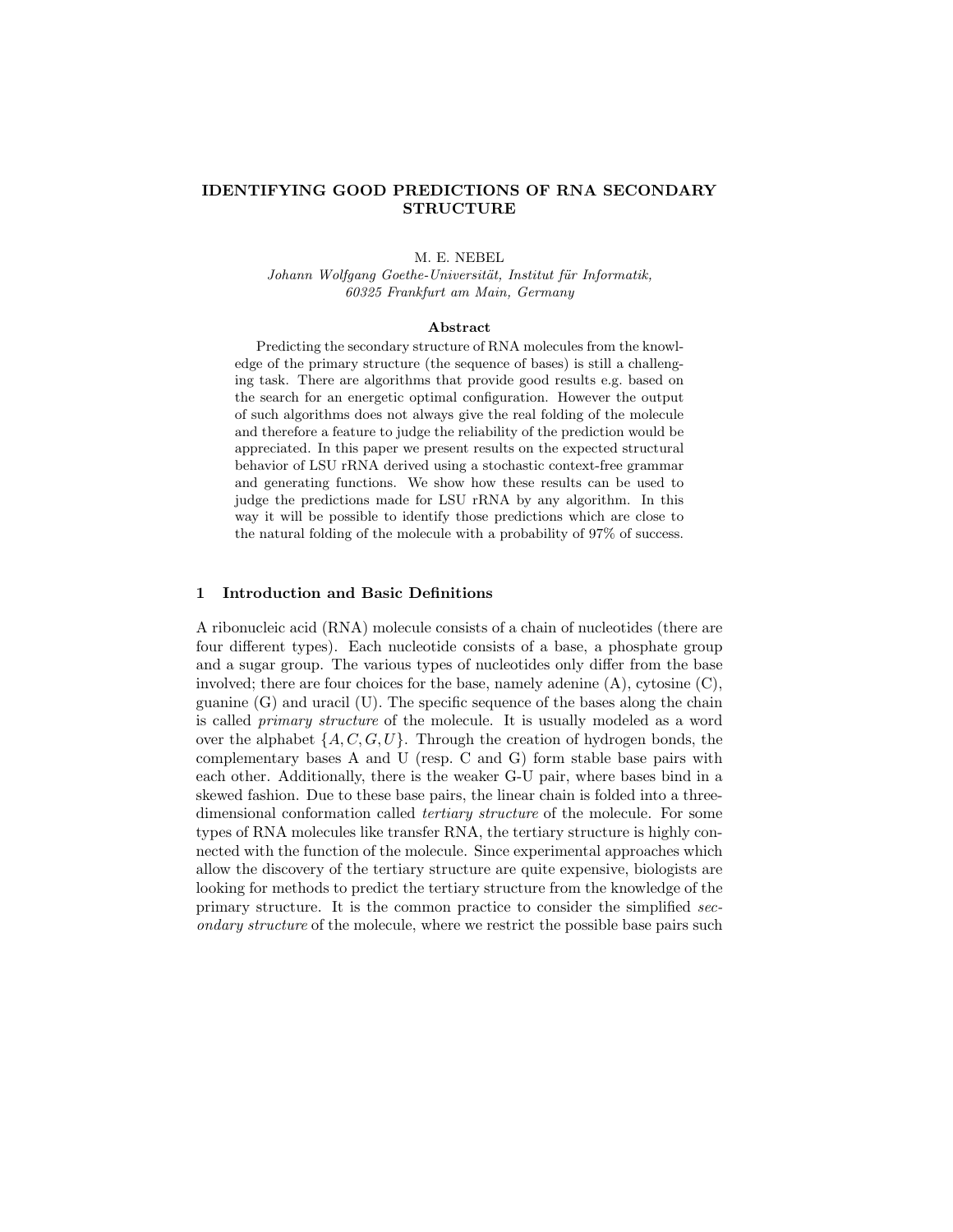that only planar structures occur. So far, several algorithms for the prediction of secondary structures using rather different ideas were presented.<sup>1,2,3,4,5,6,7</sup> However, the output of such algorithms cannot be assumed to be error-free, so they might predict a *wrong* folding of a molecule. To have a tool to quantify the reliability of the prediction would be helpful. In this paper we propose to use a statistical filter which compares structural parameters of the predicted molecule with those of an *expected molecule* of the same type and the same size (number of nucleotides/bases), and we show that such a filter offers good results.

In literature you find a lot of different results dealing with the expected structure of RNA molecules. Waterman<sup>6</sup> gave the first formal framework for secondary structures. Later on, some authors considered the combinatorial and the Bernoulli model of RNA secondary structures (where the molecule is modeled as a certain kind of planar graph) and they derived numerous results like the average size and number of hairpins and bulges, the number of ladders, the expected order of a structure and its distribution or the distribution of unpaired bases (see  $8,9,10,11$ ). In <sup>11</sup> it was pointed out (by comparison to real world data) that both models are rather unrealistic and thus the corresponding results can hardly be used for our purposes. In this paper we will sketch one possible way to construct a realistic model for RNA secondary structures which allows us to derive the corresponding expectations, variances and all other higher moments to be used according to our ideas. In the rest of this paper we assume that the reader is familiar with the basic notions of Formal Language Theory such as context-free grammars, derivation trees, etc. A helpful introduction to the theory can be found in.<sup>12</sup> We also assume a working knowledge on the notion of secondary structures and the concepts like hairpins, interior loops, etc. We refer to  $13$  for a related introduction.

Besides modeling a secondary structure as a planar graph, it is a slightly different approach to model it by using stochastic context-free grammars as proposed by.<sup>14</sup> A stochastic context-free grammar (SCFG) is a 5-tuple  $G =$  $(I, T, R, S, P)$ , where I (resp. T) is an alphabet (finite set) of intermediate (resp. terminal) symbols (I and T are disjoint),  $S \in I$  is a distinguished intermediate symbol called  $axiom, R \subset I \times (I \cup T)^*$  is a finite set of production-rules and P is a mapping from R to [0,1] such that each rule  $f \in R$  is equipped with a probability  $p_f := P(f)$ . The probabilities are chosen in such a way that for all  $A \in I$  the equality  $\sum_{f \in R} p_f \delta_{Q(f),A} = 1$  holds. Here  $\delta$  is Kronecker's delta and  $Q(f)$  denotes the source of the production f, i.e. the first component A of a production-rule  $(A, \alpha) \in R$ . In the sequel we will write  $p_f : A \to \alpha$ instead of  $f = (A, \alpha) \in R$ ,  $p_f = P(f)$ . In Information Theory SCFGs were introduced as a device for producing a language together with a corresponding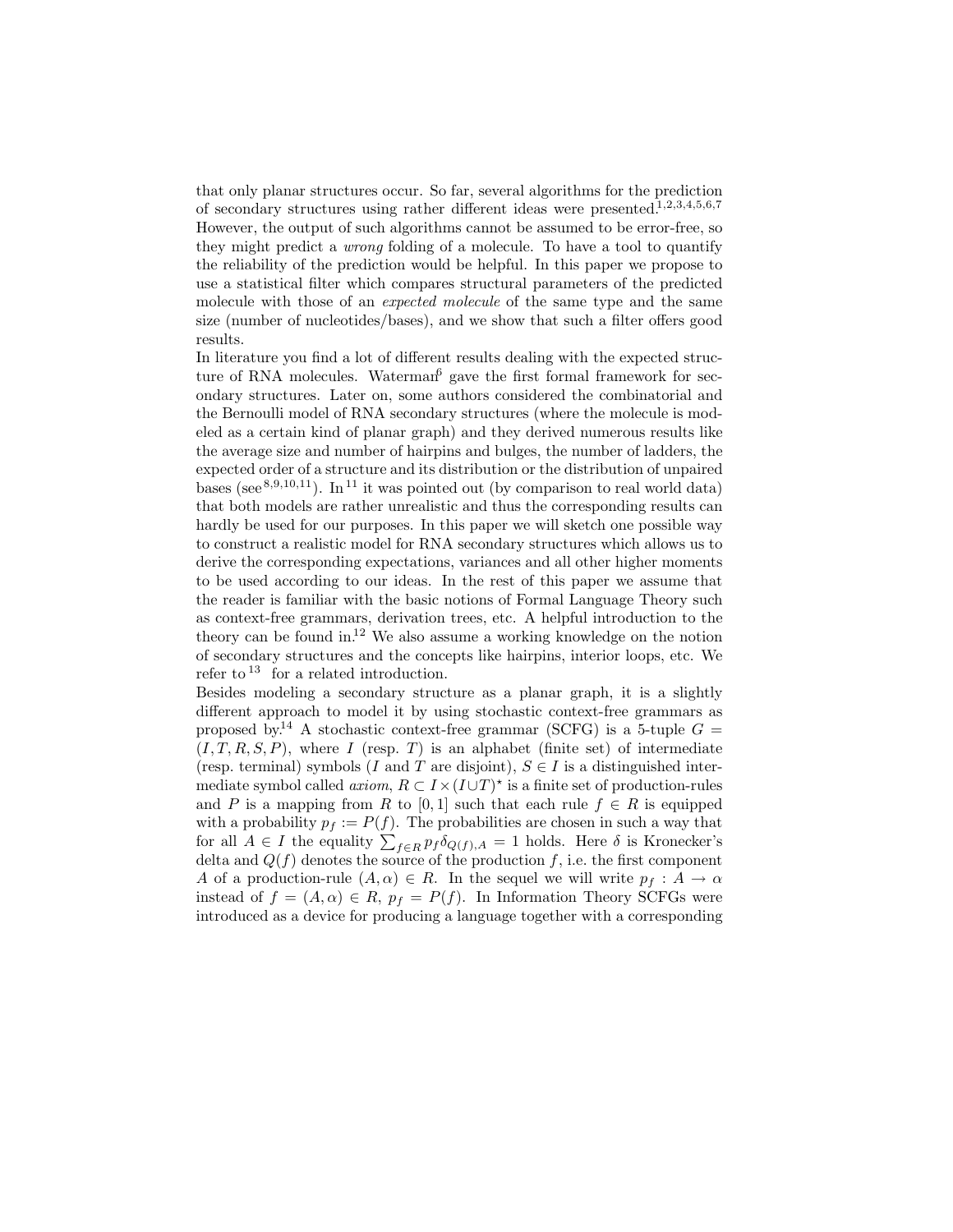probability distribution (see e.g.  $15,16$ ). Words are generated in the same way as for usual context-free grammars, the product of the probabilities of the used production-rules provides the probability of the generated word. Note that this does not always provide a probability distribution for the language. However, there are sufficient conditions which allow us to check whether or not a given grammar provides a distribution. First, one was interested in parameters like the moments of the word and derivation lengths <sup>17</sup> or the moments of certain subwords.<sup>18</sup> Furthermore, one was looking for the existence of standard-forms for SCFGs such as Chomsky normalform or Greibach normalform in order to simplify proofs.<sup>19</sup> Some authors used the ideas of Schützenberger<sup>20</sup> to translate the corresponding grammars into probability generating functions to derive their results.17,<sup>18</sup> However, languages resp. grammars were not used to model any sort of combinatorial object besides languages themselves and therefore the question on how to determine probabilities was not asked. In Computational Biology SCFGs are used as a model for RNA secondary structures.<sup>2,14</sup> In contrast to Information Theory not only the words generated by the grammar are used, but also the corresponding derivation trees are taken into consideration: A word generated by the grammar is identified with the primary structure of an RNA molecule, its derivation tree is considered as the related secondary structure.<sup>14</sup> Note that there exists a one-to-one correspondence between the planar graphs used by Waterman as a model for RNA secondary structures and a certain kind of unary/binary trees (see e.g.  $^{10}$ ). Thus the major impact from using SCFGs is given by the way in which probabilities are generated. Since a single primary structure can have numerous secondary structures, an ambiguous SCFG is the right choice. The probabilities of such a grammar can be trained from a database. The algorithms applied for this purpose are generalizations of the forward/backward algorithm used in the context of hidden Markov models<sup> $2,21$ </sup> and are also applied in Linguistics, where one usualy works with ambiguous grammars, too. At the end of the training the most probable derivation tree of a primary structure in the database equals the secondary structure given by the database. Applications were found in the prediction of RNA secondary structure<sup>1,2</sup> were the most probable derivation tree is assumed to be the secondary structure belonging to the primary structure processed by the algorithm. So far, no one used these grammars to derive structural results, which in case of an ambiguous grammar is obvious since it is impossible to find any sense in such results. In section 2 we provide the link between SCFGs and the mathematical research on RNA. We use non-ambiguous stochastic contextfree grammars to model the secondary structures. This is done by disregarding the primary structure and representing the secondary structure as a certain kind of Motzkin language (i.e. a language over the alphabet  $\{(\cdot), |\}$  which en-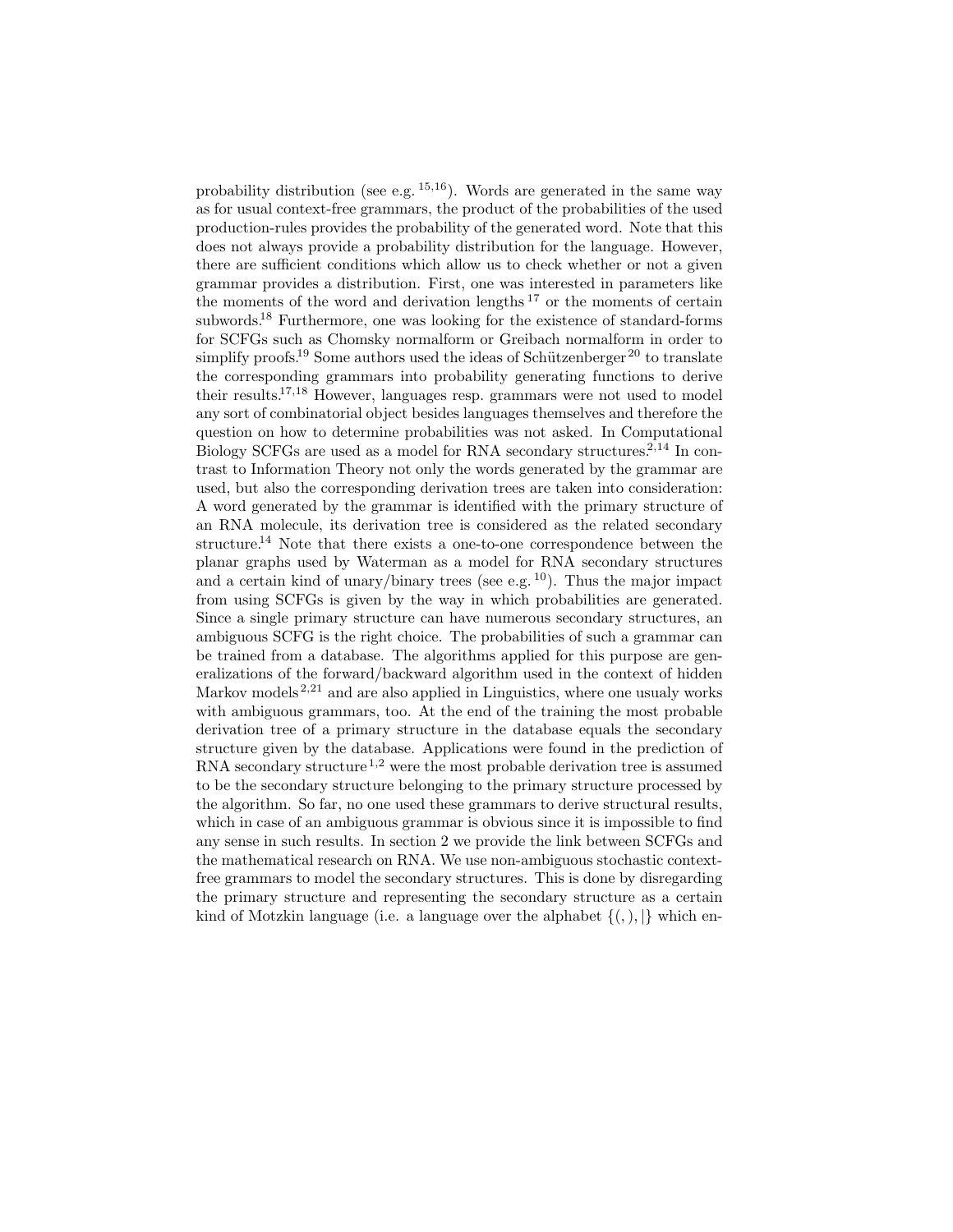codes unary/binary trees equivalent to the secondary structure) which now is the language generated by the grammar. After training the SCFGs it is used to derive probability generating functions which enable us to conclude quantitative results related to the expected shape of RNA secondary structures. Those results will be the basis for our quantitative judgement of predictions. In order to train the grammar we derived a database of Motzkin words which correspond one-to-one to the secondary structures contained in the databases of Wuyts et al.<sup>22</sup> We have also used the databases of Brown for RNase P sequences<sup>23</sup> and of Sprinzl et al. for tRNA molecules,  $^{24}$  the corresponding results are not reported here due to lack of space.

## **2 The Expected Structure of rRNA Molecules**

In this section we will present our results concerning the expected structure of rRNA molecules only with a few comments on how they were derived; technical details can be found in.<sup>25</sup> As described in the first section, we used a SCFG whose probabilities were trained on all entries of the database of Wuyts et al. in order to derive our results. This grammar can easily be translated into an equivalent probability generating function according to the ideas of Schützenberger.<sup>20</sup> From those generating functions we derived some expected values for structural parameters of large subunit (LSU) ribosomal RNA molecules, like e.g. the average number and length of hairpin-loops or the average degree of multiloops. The corresponding formulæ are presented in Table 1, where each parameter is presented together with its expected asymptotical behavior, i.e. its expected behavior within a large (number of nucleotides) molecule. Note that we have investigated all the different substructures which must be distinguished in order to determine the total free energy of a molecule which is necessary e.g. for certain prediction algorithms. Compared to all previous attempts to describe the structure of RNA quantitatively (see for instance  $6,9,10,11,26$ ), the results presented here are the most realistic ones. This is in line with the positive experience of Knudsen et al.<sup>2</sup> and of Eddy et al.<sup>1</sup> with respect to the prediction of secondary structures based on trained SCFGs (resp. covariance models). The results in Table 1 should be considered as the structural behavior of an RNA molecule folded with respect to its energetic optimum. Therefore, they are of interest themselves; for the first time we get some (mathematical) insight on how real secondary structures behave. Besides the application, which is the subject of this paper, the realistic modeling of the secondary structures gives rise to further applications like the following: First, we can use our results to provide bounds for the running-time of algorithms working on secondary structures as their input. Second, when predicting a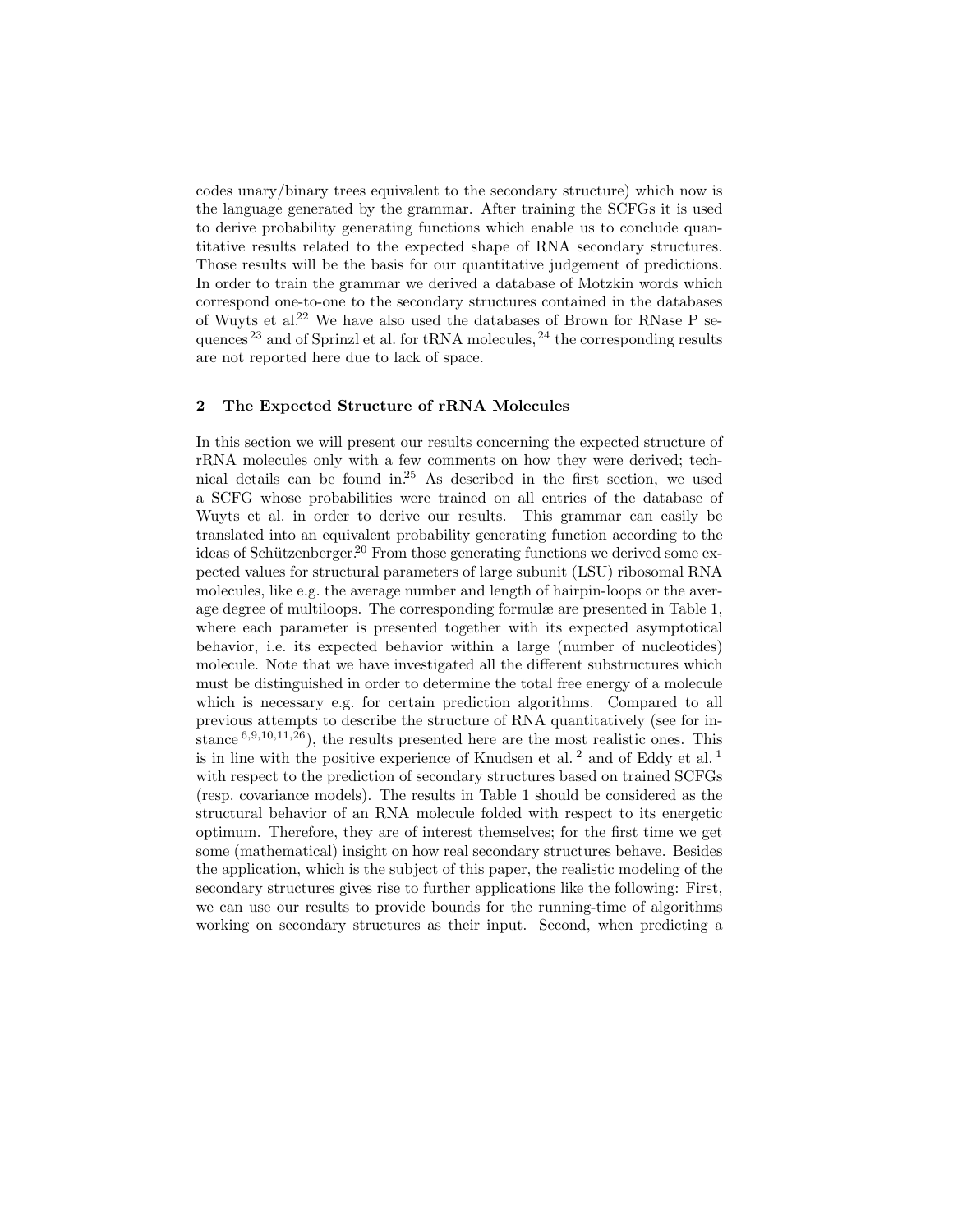| Parameter                                         | Expectation |
|---------------------------------------------------|-------------|
| Number of hairpins                                | 0.0226n     |
| Length of a hairpin-loop                          | 7.3766      |
| Number of bulges                                  | 0.0095n     |
| Length of a bulge                                 | 1.5949      |
| Number of ladders                                 | 0.0593n     |
| Length of a ladder (counting the number of pairs) | 4.1887      |
| Number of interior loops                          | 0.0164n     |
| Length of a single loop within an interior loop   | 3.8935      |
| Number of multiloop                               | 0.0106n     |
| Degree of a multiloop                             | 4.1311      |
| Length of a single loop within a multiloop        | 4.3686      |
| Number of single stranded regions                 | 18.1679     |
| Length of a single stranded region                | 18.1353     |

Table 1: Expectations for different parameters of large subunit ribosomal RNA secondary structures. In all cases *n* is used to represent the total size of the molecule.

secondary structure, our results may provide initial values for loop lengths etc. when searching for an optimal configuration such that a faster convergence should be expected.

We used the following grammar to derive the results in Table 1 (all capital letters are intermediate symbols):

$$
f_1 = S \rightarrow SAC, f_2 = S \rightarrow C, f_3 = C \rightarrow C|, f_4 = C \rightarrow \varepsilon, f_5 = A \rightarrow (L),
$$
  
\n
$$
f_6 = L \rightarrow (L), f_7 = L \rightarrow Mf_8 = L \rightarrow I, f_9 = L \rightarrow |H, f_{10} = L \rightarrow (L)B|,
$$
  
\n
$$
f_{11} = L \rightarrow |B(L), f_{12} = B \rightarrow B|, f_{13} = B \rightarrow \varepsilon, f_{14} = H \rightarrow H|,
$$
  
\n
$$
f_{15} = H \rightarrow \varepsilon, f_{16} = I \rightarrow |J(L)K|, f_{17} = J \rightarrow J|, f_{18} = J \rightarrow \varepsilon,
$$
  
\n
$$
f_{19} = K \rightarrow K|, f_{20} = K \rightarrow \varepsilon, f_{21} = M \rightarrow U(L)U(L)N,
$$
  
\n
$$
f_{22} = N \rightarrow U(L)N, f_{23} = N \rightarrow U, f_{24} = U \rightarrow U|, f_{25} = U \rightarrow \varepsilon.
$$

The idea behind the grammar is the following: Starting at the axiom  $S$  a sentential form of the pattern  $CACAC \cdots AC$  is generated, where each A stands for the starting point of a folded region and  $C$  represents a single stranded region. Applying production  $A \to (L)$  produces the foundation of the folded region. From there the process has different choices. It may continue building up a ladder by applying  $L \to (L)$ . It might introduce a multiloop by the application of  $L \to M$  or an interior loop by the application of  $L \to I$ . A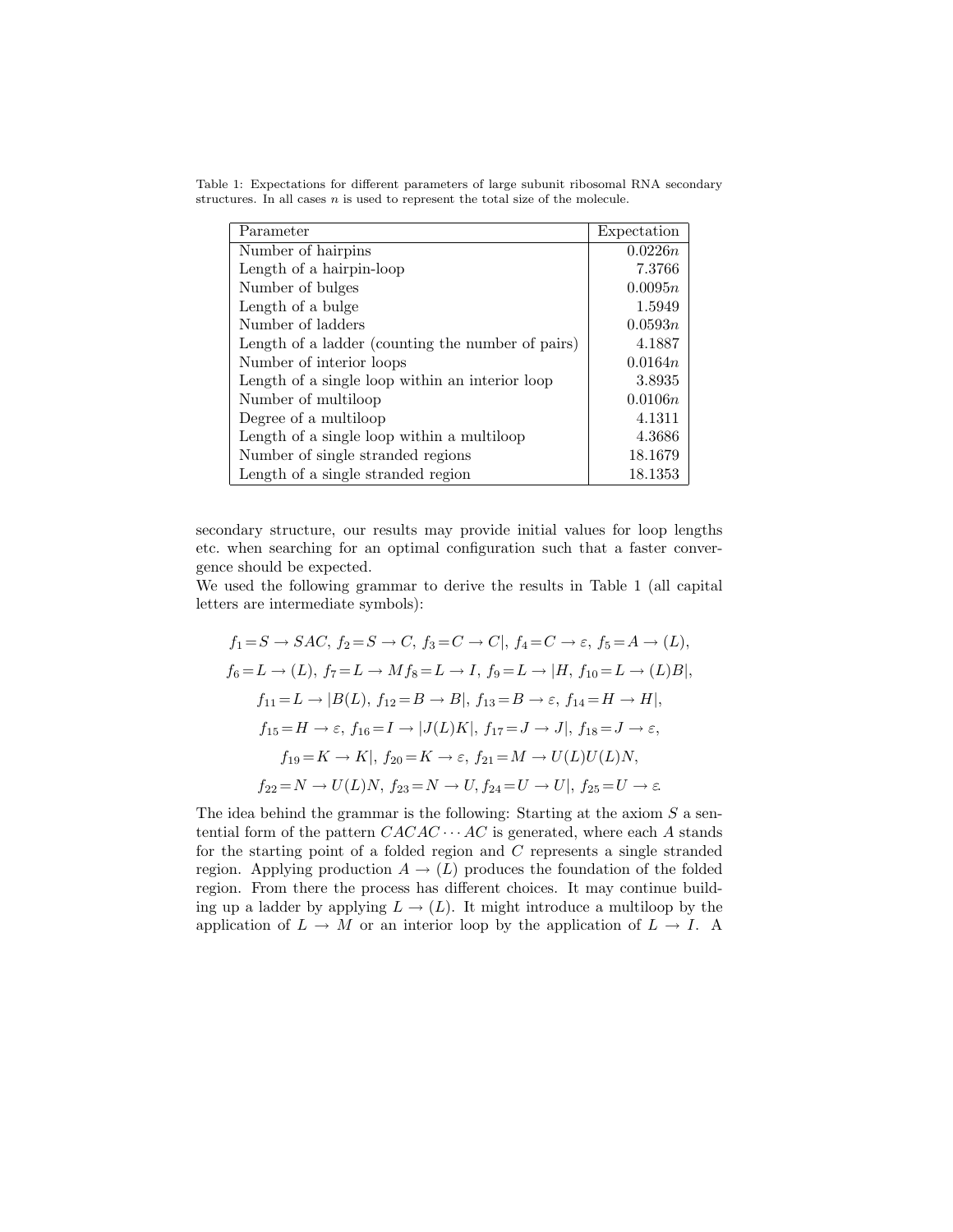| rule $f$ | prob. $p_f$ | rule $f$ | prob. $p_f$ | rule $f$ | prob. $p_f$ |
|----------|-------------|----------|-------------|----------|-------------|
| $f_1$    | 0.8628      | $f_2$    | 0.1372      | $f_3$    | 0.9477      |
| $f_4$    | 0.0523      | $f_5$    | 1.0000      | fв       | 0.7612      |
| $f_7$    | 0.0402      | f8       | 0.0662      | f9       | 0.0941      |
| $f_{10}$ | 0.0207      | $f_{11}$ | 0.0176      | $f_{12}$ | 0.3730      |
| $f_{13}$ | 0.6270      | $f_{14}$ | 0.8644      | $f_{15}$ | 0.1356      |
| $f_{16}$ | 1.0000      | $f_{17}$ | 0.7401      | $f_{18}$ | 0.2599      |
| $f_{19}$ | 0.7461      | $f_{20}$ | 0.2539      | $f_{21}$ | 1.0000      |
| $f_{22}$ | 0.5149      | $f_{23}$ | 0.4851      | $f_{24}$ | 0.8137      |
| $f_{25}$ | 0.1863      |          |             |          |             |

Table 2: The probabilities for the productions of our grammar obtained from its training on a database of large subunit ribosomal RNA secondary structures.

hairpin-loop is produced by  $L \to |H|$ . Additionally, the grammar may introduce a bulge by the productions  $L \to (L)B$  resp.  $L \to (B(L))$  where the two productions distinguish between a bulge at the 3' resp. 5' strand of the corresponding ladder. An interior loop is generated by the production  $I \rightarrow |J(L)K|$ where  $J$  and  $K$  are used to produce the loops. The multiloop is generated by the productions  $M \to U(L)U(L)N$ ,  $N \to U(L)N$  and  $N \to U$ , i.e. we have at least three single stranded regions represented by  $U$ , by additional applications of the production  $N \to U(L)N$  the degree of the multiloop can be increased. The other production-rules are used to generate unpaired regions in different contexts. We used different intermediate symbols in all cases because otherwise we would get an averaged length of the different regions instead of a distinguished length for all substructures considered. We first had to determine the probabilities for this grammar in order to derive the results in Table 1. We used a special parsing algorithm with all entries of the database as the input. Table 2 presents the resulting probabilities. Then the grammar was translated into a probability generating function from which our expectations were concluded by using Newton's polygon method and singularity analysis (details on that can be found in.<sup>25</sup>) Table 3 compares the expected values according to our formulæ to statistics computed from the database (archaea and bacteria data only). For this purpose we have set the parameter  $n$  to the average length of the structures used to compute the statistics. We observe that most parameters are described pretty well by our formulæ (the root mean square deviation of the statistics compared to our formulæ is given by  $3.5260\dots$ , so it makes sense to use them according to our ideas.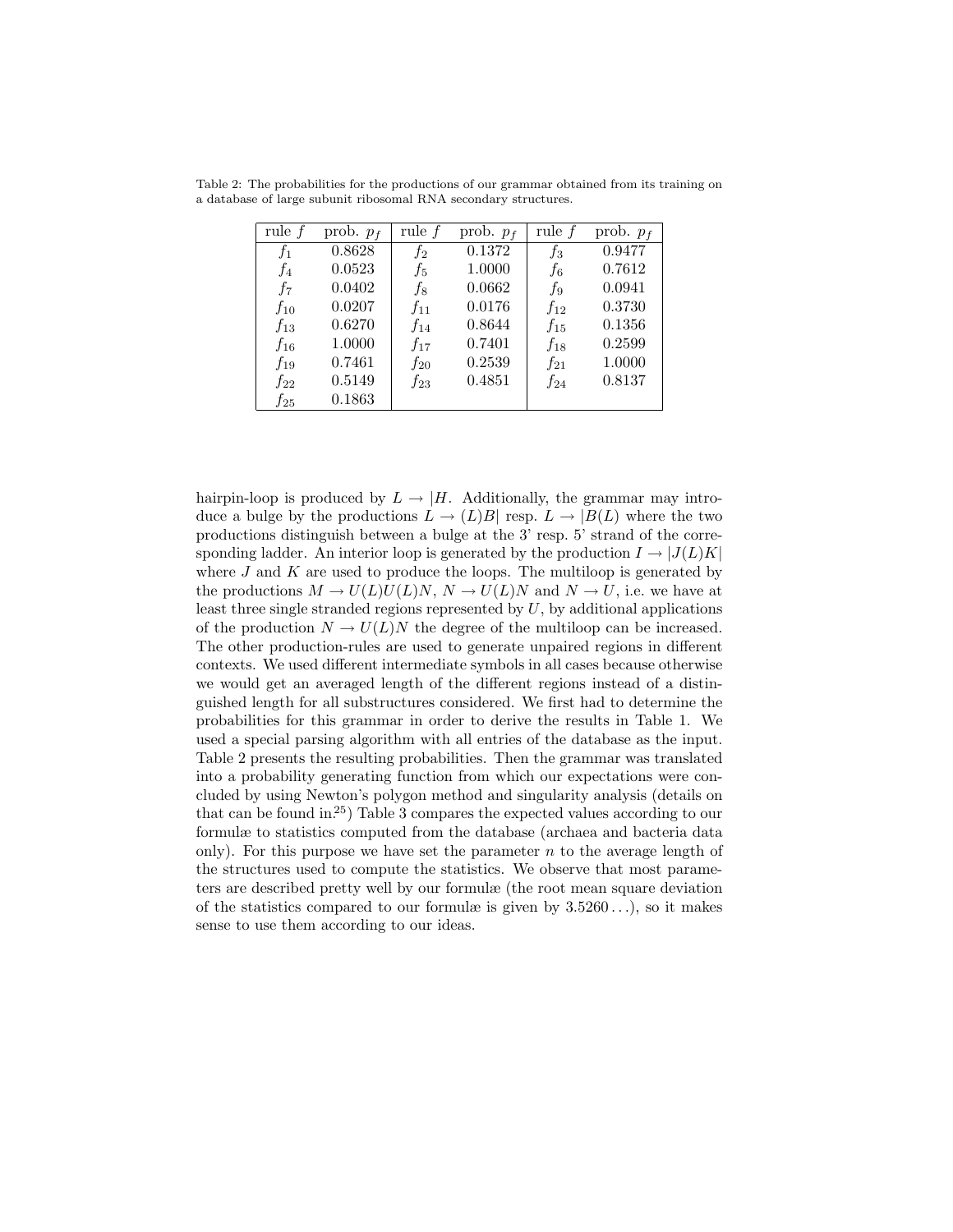Table 3: The average values computed statistically from the database compared to the values implied by the corresponding formulæ in Table 1. All values were rounded to the second decimal place.

| Parameter                              | <b>Statistics</b> | Formula | Quotient  |
|----------------------------------------|-------------------|---------|-----------|
| number of hairpins                     | 51.76             | 52.02   | 99.49%    |
| length of a hairpin-loop               | 7.43              | 7.38    | 100.70%   |
| number of bulges                       | 20.94             | 21.87   | 95.78%    |
| length of a bulge                      | 1.59              | 1.59    | 99.88%    |
| number of ladders                      | 130.94            | 136.50  | 95.92\%   |
| length of a ladder                     | 4.18              | 4.19    | 99.85%    |
| number of interior loops               | 36.25             | 37.75   | 96.02%    |
| length of single loop in interior loop | 3.89              | 3.89    | 99.98%    |
| number of multiloops                   | 21.98             | 24.40   | $90.10\%$ |
| degree of a multiloop                  | 4.06              | 4.13    | 98.31\%   |
| length of single loop in multiloop     | 4.80              | 4.37    | 109.96%   |
| number of single stranded regions      | 7.44              | 18.17   | 40.97%    |
| length of single stranded regions      | 15.62             | 18.14   | 86.15\%   |

### **3 Identifying Good Predictions**

In order to see whether or not our expectations for certain structural parameters of RNA secondary structure can be used for identifying good or bad predictions we continued in the following way. First we used the RNAStructure software by Mathews, Zuker and Turner (version 3.71) in order to obtain predicted secondary structures for all sequences for archaea and bacteria in the database of Wuyts et al.; the default settings of the program were used. We decided to use those parameters for the judgement of the predictions where according to Table 3 the relative error of the value of the formula compared to the statistics computed from the database is at most 2%. Then the quality of the predictions was quantified as follows:

For every prediction generated (for some sequences the software provides several predictions) we computed the number of hairpins  $x_1$ , the average length of a hairpin-loop  $x_2$ , the average length of a bulge  $x_3$ , the average length of a ladder  $x_4$ , the average length of a single loop in an interior loop  $x_5$  and the average degree of a multiloop  $x_6$ . Furthermore we computed the corresponding values  $y_i$  from our formulæ,  $1 \leq i \leq 6$ , setting *n* to the length of the sequence under consideration. Let  $\vec{z} := (|x_1 - y_1|, \ldots, |x_6 - y_6|)$  denote the vector of the differences of these values ( $|\cdot|$  denoting modulus) and let  $\mathcal Z$  denote the set of all vectors  $\vec{z}$  obtained by considering all predicted structures. In order to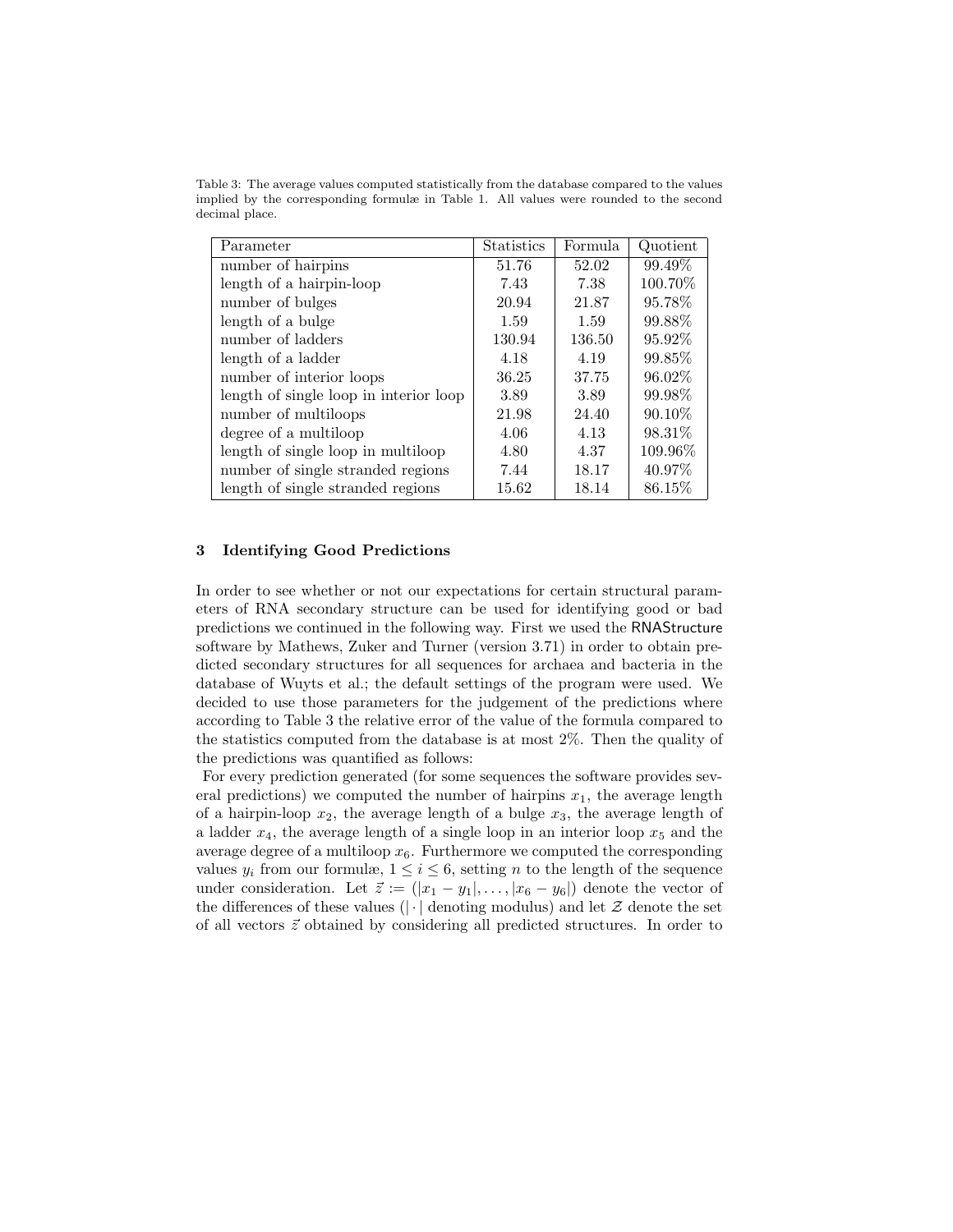endow every parameter with the same weight, every  $\vec{z} \in \mathcal{Z}$  was normalized by dividing each component by the maximal observed value for that component in Z. Finally, assuming that the resulting vectors are denoted by  $(v_1, v_2, \ldots, v_6)$ the corresponding structure was ranked by

$$
\sum_{1 \le i \le 6} v_i^2. \tag{1}
$$

Squares were used to amplify differences. This ranking must be considered as the distance of the structure under investigation to some sort of consensus structure implicitly provided by the expected values presented in section 2. Therefore a small rank should imply a good prediction, high ranks should disclose bad results of the prediction algorithm.

In order to see whether it worked, we needed some notion for the similarity of structures. We chose the most simple but also most stringent one: Two structures (the predicted structure and the corresponding structure in the database of Wuyts et al.) are compared position by position (using the ct-files) counting the number of bases which are bond to exactly the same counterpart in both files. The total number is divided by the length of the related primary structure. We call the resulting percentage *matching rate*, a matching rate of 70% or larger is assumed to be a successful prediction. For the data of archaea and bacteria considered in our experiments  $a$ , all structures with a matching rate greater or equal to 70% were rated 3.54 ... or less. Additionally, only about 2.56% of all predictions had a rank of 3.54 ... or less so that a rank of 3.54 or less implies a successful prediction with a probability close to  $\frac{98}{100}$ .

Assuming a linear dependence between the matching rate of the predictions and the rank according to (1) an ideal ranking would possess a correlation coefficient of −1 when comparing the two. However, in our case we observed a correlation coefficient of −0.3645235338. Furthermore, when looking at the quantile-quantile plot which compares the distributions of ranking and matching rates as shown in Figure 1 we observe a poor behavior especially for predictions with a matching rate between 55% to 65%. Note that an ideal ranking would result in a linear (diagonal) plot. Searching for an explanation of this rather poor correlation we took a look at the correlations between the overall ranking according to (1) and the values of the different  $v_i$ ,  $1 \leq i \leq 6$ . The results can be found in Table 4. One immediately notices that the (expected) length of a hairpin-loop and the (expected) degree of the multiloops are neg-

*<sup>a</sup>*Note that the data of archaea and bacteria used for our experiments is a subset of the data used to train the grammar. However, since the grammar was trained on the entire database it was also trained on other families of rRNA and thus good results with respect to our task should result from some sort of generalization.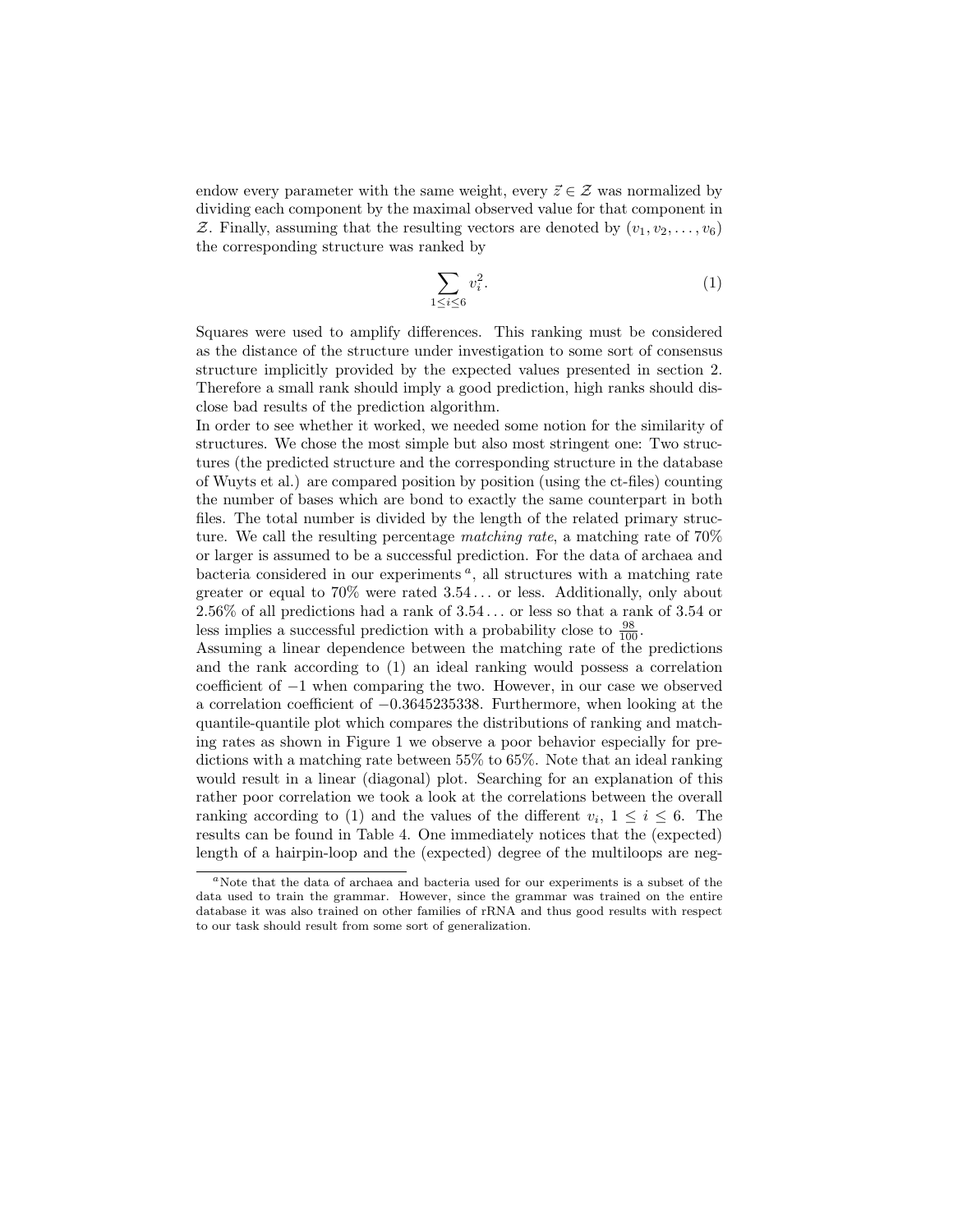Table 4: The correlation of a single  $v_i$  to  $\sum v_i^2$ . Within the table each  $v_i$  is identified by the name of its associated parameter.

| Parameter                              | Correlation     |
|----------------------------------------|-----------------|
| number of hairpins                     | 0.6575498439    |
| length of a hairpin-loop               | $-0.3432207906$ |
| length of a bulge                      | 0.4460590292    |
| length of a ladder                     | 0.2158570276    |
| length of single loop in interior loop | 0.3850727833    |
| degree of a multiloop                  | $-0.0844724840$ |

atively correlated with the rank, i.e. they have a counterproductive effect on our ranking. Therefore we run a second set of experiments now using

$$
\sum_{i \in \{1,3,4,5\}} v_i^2 \tag{2}
$$

as the rank of the prediction. The new *filter* assigns a rank of at most 1.87 ... to those predictions that have a matching rate of 70% or larger. Again, only about 2.56% of all predictions were ranked 1.87 ... or less, thus the new filter works with the same accuracy as the former one. But now we observe a correlation coefficient of −0.4745120689. Additionally, the quantile-quantile plot as shown in Figure 2 is much closer to the diagonal thus giving rise to a better judgement of the predictions particularly for predictions with a matching rate between 55% and 65%. Note that the number of hairpins is the only parameter used in (2) which depends on the size of the structures and thus needs our methods based on SCFGs to be derived. All the other parameters could have been determined by simple statistical methods only. However, omitting  $v_1$  from the computations results in a worse accuracy and in a poor correlation coefficient of  $-0.24249...$ 

## **4 Possible Improvements**

Certainly the results reported in the previous section are only a first step towards a precise judgement of an algorithmic prediction of RNA secondary structure. However, the author belives this first step to be promising. There is a potential for improving our approach in many directions. First, one might consider additional parameters like e.g. the order of a secondary structure introduced by Waterman.<sup>6</sup> In contrast to the parameters considered here, the order does not only take care of small parts of a secondary structure but it is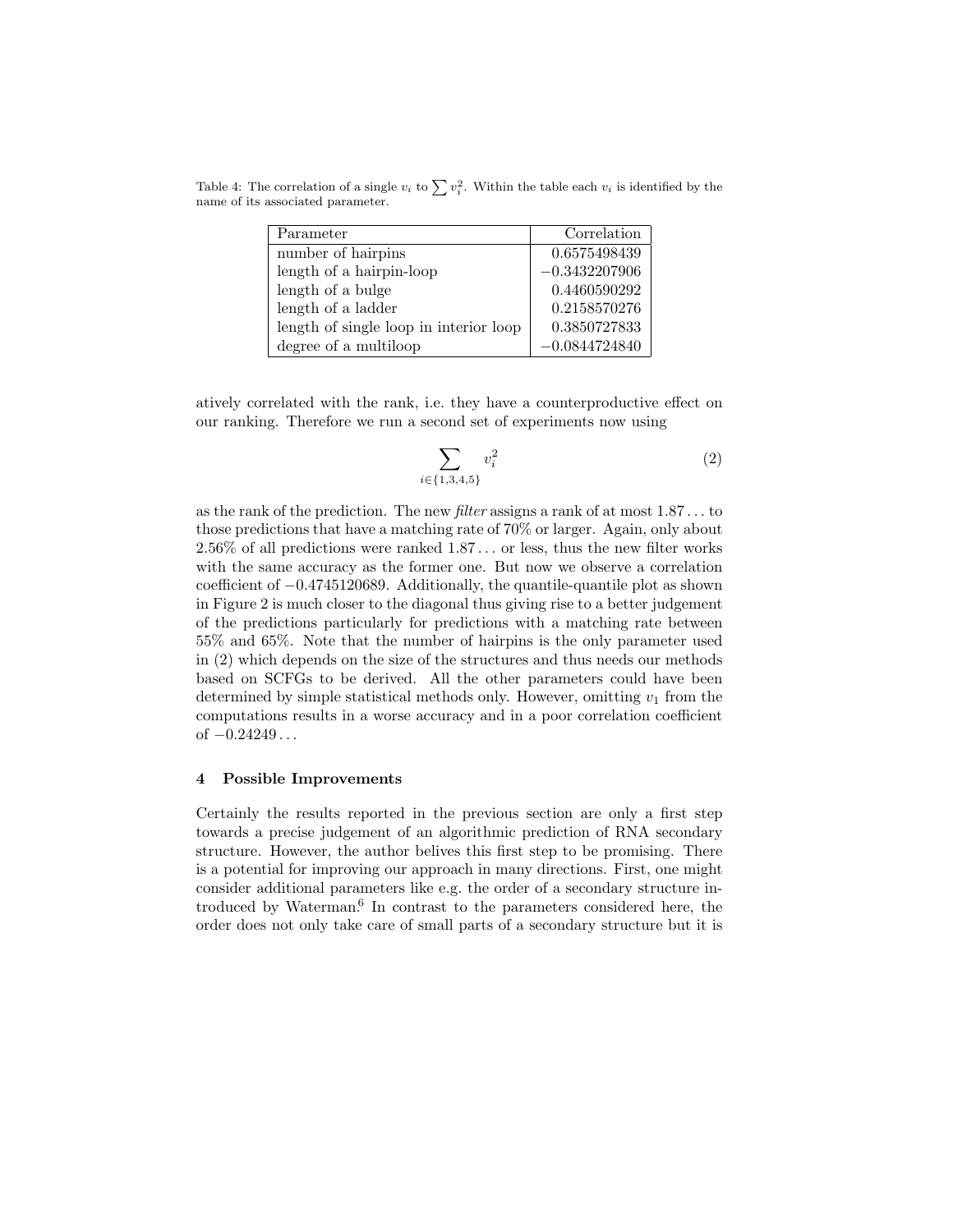



Figure 1: The quantile-quantile plot of the ranking according to (1) compared to the matching rate of the predicted secondary structures.

Figure 2: The quantile-quantile plot of the ranking according to (2) compared to the matching rate of the predicted secondary structures.

a sort of global parameter considering the balanced nesting depth of hairpins. Mathematical results for the expected order of a secondary structure which fit pretty well with the real world behavior can be found  $\text{in}^{11}$  Second, it can be helpful to give different weights to the different parameters used when computing the rank of a structure. For instance it seems to be reasonable to give a higher weight to such parameters which have a smaller (relative) variance than others since these parameters must be assumed to be conserved more strongly. Therefore a different behavior is more unlikely than a different behavior with respect to others. So far, the author has not been able to gather experiences in this field but it is a starting point of further research.

## **5 Conclusions**

In this paper we have shown how results for the expected structural behavior of RNA secondary structures can be used in order to judge the quality of a prediction made by any algorithm. First experiences were gained by considering large subunit ribosomal RNA molecules. To judge a single predicted structure S it is necessary to compute the length n of the corresponding primary structure and the values observed within  $S$  for the four parameters attached to the  $v_i$  in (2). Then it is possible to compute the rank of S which according to our experiments provides information on the quality (matching rate)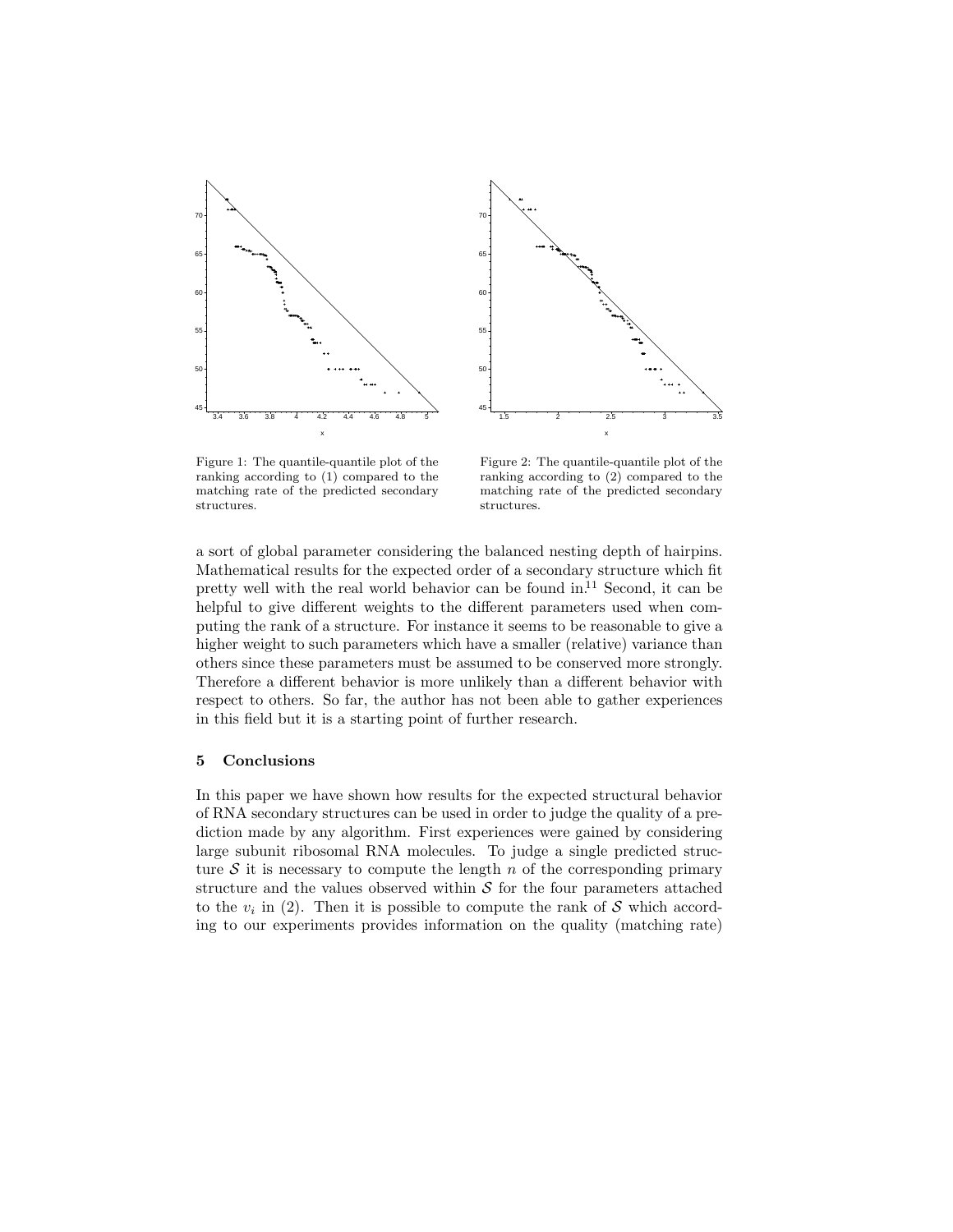of the prediction with high probability. The methods presented in  $25$ , which were used to derive the key results for our methodology, i.e. expected values for structural parameters within a realistic model for the molecules, are not restricted to this familiy of RNA. So they might be used for kinds of RNA as well. Furthermore, it should work to implement a corresponding set of routines using a computer algebra system like maple such that the expectations needed in order to judge predictions for other kinds of RNA can be computed automatically. As a consequence the ideas presented in this article may lead to the development of a new kind of software tools which supports the automated prediction of secondary structure with *posteriori* information on the quality of the results. In the long run, these ideas might be transferred to other areas of structural genomics, e.g. the prediction of three dimensional structure of proteins.

#### **Acknowledgements**

I wish to thank Matthias Rupp for his support in writing the programs for the statistical analysis presented in section 3 and for helpful suggestions.

## **References**

- 1. S. R. Eddy and R. Durbin, Nucleic Acid Res. **22** (1994), 2079-2088.
- 2. B. Knudsen and J. Hein, Bioinformatics **15** (1999), 446-454.
- 3. R. Nussinov, G. Piecznik, J. R. Grigg and D. J. Kleitman, SIAM Journal on Applied Mathematics **35** (1978), 68-82.
- 4. J. M. Pipas and J. E. McMahon, Proceedings of the National Academy of Sciences **72** (1975), 2017-2021.
- 5. D. Sankoff, Tenth Numerical Taxonomy Conference, Kansas, 1976.
- 6. M. S. Waterman, Advances in Mathematics Supplementary Studies **1** (1978), 167-212.
- 7. M. Zuker and P. Stiegler, Nucleic Acid Res. **9** (1981), 133-148.
- 8. W. Fontana, D. A. M. Konings, P. F. Stadler and P. Schuster, Biopolymers **33** (1993), 1389-1404.
- 9. I. L. Hofacker, P. Schuster and P. F. Stadler, Discrete Applied Mathematics **88** (1998), 207-237.
- 10. M. E. Nebel, Journal of Computational Biology **9** (2002), 541-573.
- 11. M. E. Nebel, Bulletin of Mathematical Biology, to appear.
- 12. J. E. Hopcroft, R. Motwani and J. D. Ullman, Addison Wesley, 2001.
- 13. D. Sankoff and J. Kruskal, CSLI Publications, 1999.